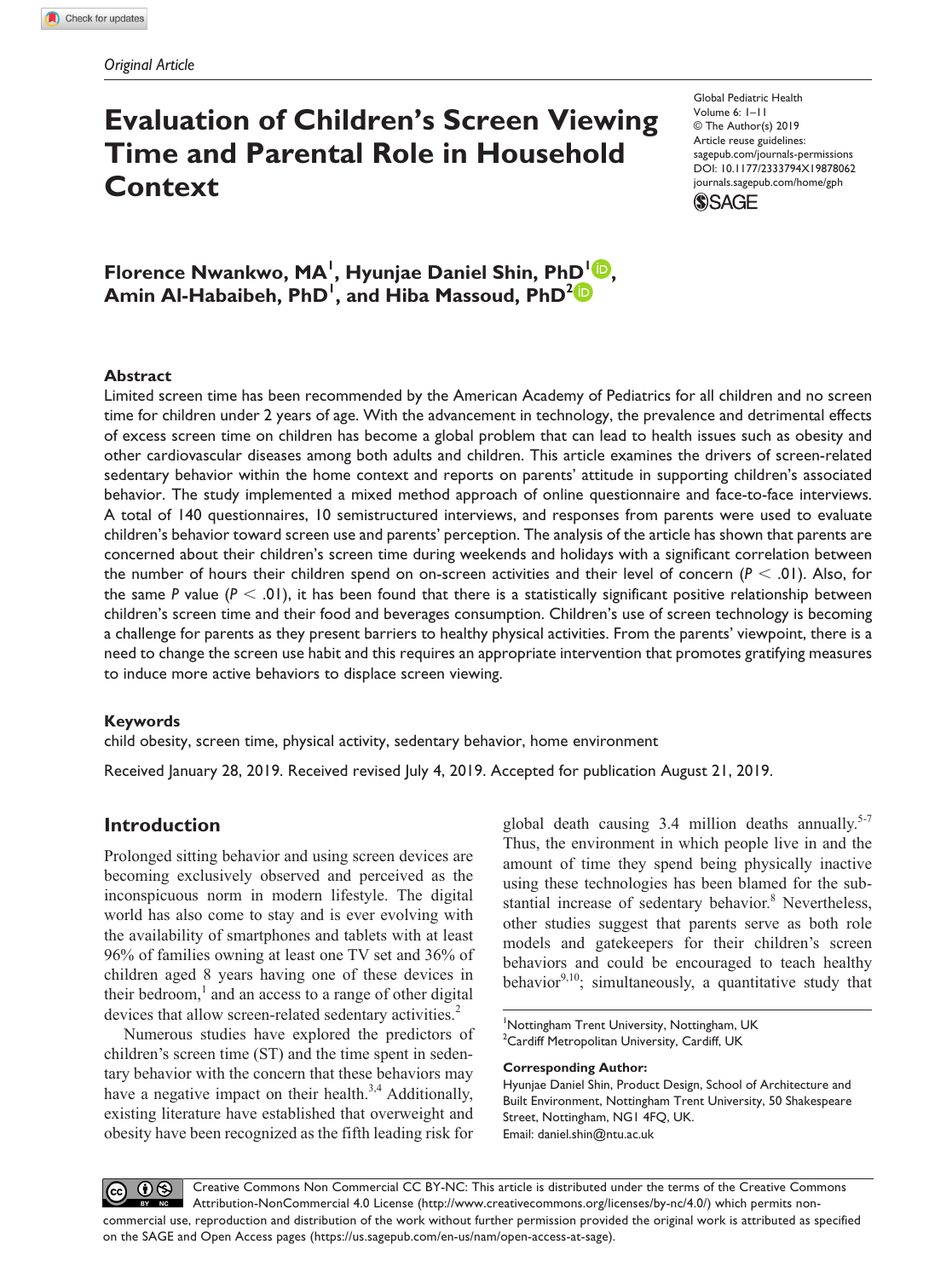investigates children's attitude to screen media suggests that parents with high ST are likely to influence the increase of their children's  $ST<sup>11</sup>$ .

School-based interventions have proposed ways to reduce prolonged sitting in children, $12$  while the home domain has received little or no attention<sup>13</sup>; thus, this article suggests that parents could play a role in facilitating and shaping appropriate screen use. Hence, interventions to reduce children's excess ST in a home environment is a clear research priority for addressing sedentary behavior. The overarching aim of this article is to examine children's ST behaviors in relation to physical inactivity in the home environment through parents' regulatory strategies. With a focus on examining parents' perceptions of their children's sedentary behavior, the study explores possible measures of interventions to help modify children's behavior within the domestic environment with a focus on ST.

The wide availability of technological devices such as televisions, smartphones, and tablets has made it easy for many households to increase the dosage of  $ST<sup>14</sup>$ . Most researchers argue that sedentary behavior is distinct from a lack of physical activities  $(PAs)$ <sup>15,16</sup> A growing body of evidence demonstrates that even those who meet the national PA guidelines are at risk of premature mortality if they spend too much time sitting. $17,18$ However, sedentary behavior is a complex phenomenon established to occur in a different context such as a home where the family setting could encourage screen behaviors, including TV viewing, using smartphones and tablets, and playing video games.<sup>19</sup>

Bandura's<sup>20</sup> social cognitive theory advocates that learning and behavior occur by observation. Thus, the influencers in the home such as parents, siblings, and other members of the family play a central role in shaping children's attitude toward sedentary behavior. Yet, there is a dearth in research that examines attitude to the perception of parents on sedentary behavior within the home environment. There are concerns that the PA behavior of young people are remarkably decreasing and this has heightened the global childhood obesity cri- $\sin^{21}$  With this decline in PA, it is imperative and a crucial timely issue given the current increased levels of children's  $ST<sup>22</sup>$ . Thus, numerous studies have investigated the need for using the technology-related intervention to reduce the said behavior. For instance, Shin and Bhamra<sup>23</sup> evaluated the concept of utilizing humanpowered products to induce PAs at home, using an exercise bike to power the television. His study concluded that the financial gain of using human power as an alternative power source was inadequate and further emphasized that the potentiality of such intervention would be more lucrative when used as means to increase PA and

reduce sedentary behavior in the home environment. $^{24}$ Some studies have shown that even little time spent in light to moderate PA may increase health benefits. $22,25-27$ However, there are limitations in the existing literature whereby very few studies have examined the role of parents in modeling habitual PAs or discouraging these screen-related behaviors. Thus, this study aims to answer the key research questions: Do children spend too much time engaging in screen-related activities? How concerned are parents with regard to children's ST? Last, what are the parents' level of awareness regarding the effects of uncontrolled/unlimited ST for children? This study provides nascent insight in tackling the sedentary behavior affected by the ST from parental views.

## **Methodology**

To explore the parental perception of children's ST, a mixed method approach was utilized using 140 responses received from the questionnaire and 10 semistructured interviews with parents to examine children's routine behaviors across major screen platforms: TV, computer, tablets, and mobile phones (smartphones); and parents' ability to control this behavior. The target group in the study were parents with young children (between 5 and 10 years) and children in primary and secondary school age (between 11 and 16 years). A survey link was sent through emails and social media groups (Facebook, WhatsApp, and Twitter) to a collective of 500 parents. This contained brief information on the aim of the project prior to their completion of the questionnaire. For the interview, 10 parents were additionally recruited through the university's communication channels. The interview guide employed open-ended questions with probes on parents' concerns over the amount of children's ST, physical inactivity, and their general perception toward changing the trend in relation to screen use.

For the quantitative measures, the questionnaire result had a confidence level of 95% following a sample size of 140 respondents, and with UK population size of 66 million, the study provides a margin of error of 8%. The confidence level of 95% is the probability that our sample accurately reflects the attitudes of parents in the United Kingdom. The margin of error is the range that our population responses may deviate from the sample's range, and in this case, it is 8%.

# *Participant Recruitment Criteria and Ethical Approval*

Questionnaire inclusion criteria were the following: parents of children between 5 and 16 years and this was informed due to current research on the aforementioned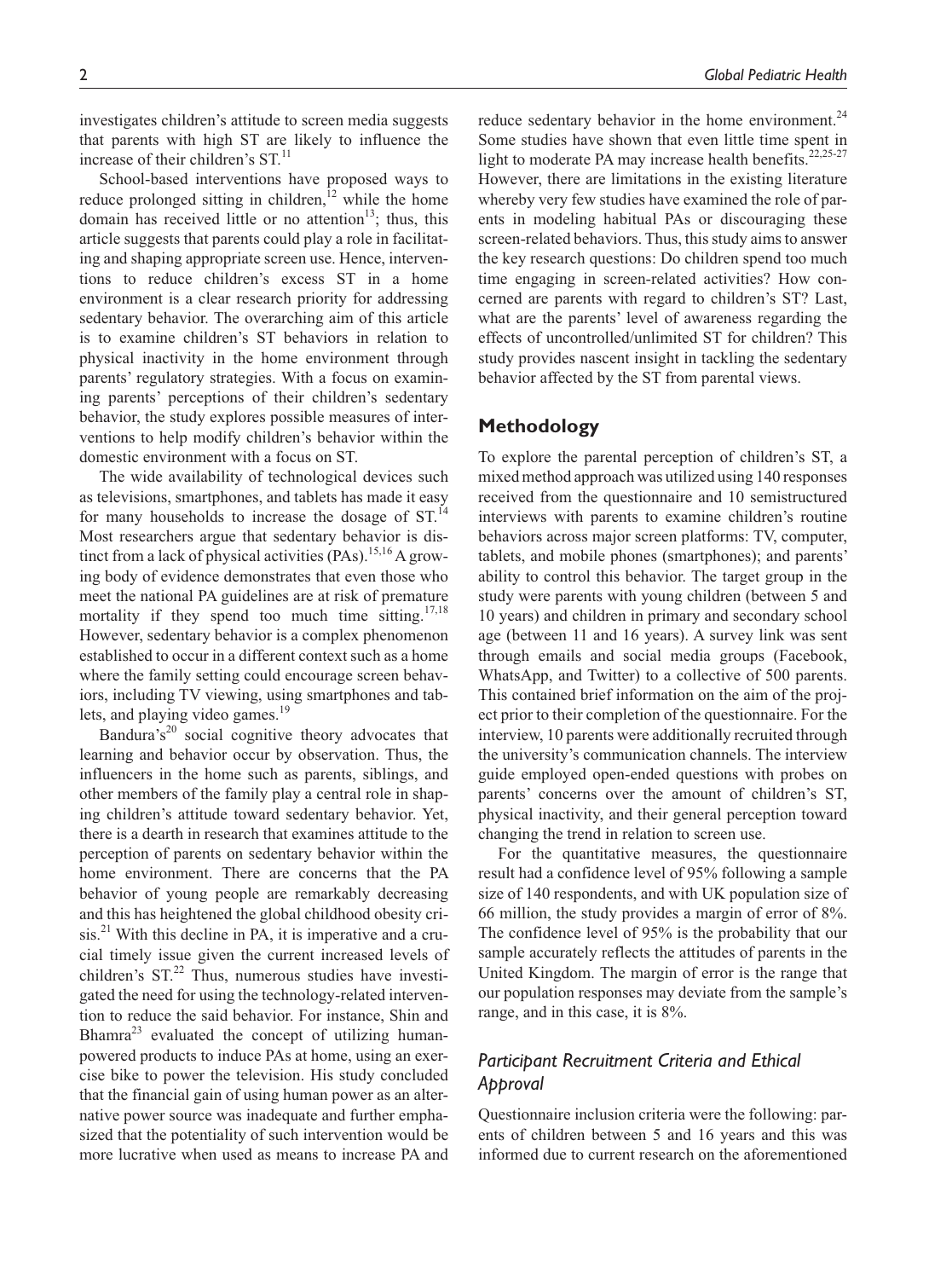age group accumulating high ST and lack of inactivity as discussed in the introduction. Also, parents with children in the aforementioned age group are likely to experience child resistance against their control. The final criterion was the parents who had general concerns with regard to their children's ST due to the growing trends of digital culture.

This study received approval from the Joint Inter College Ethics Committee within Nottingham Trent University with a reference number JICEC-201617-52. The online questionnaire provided the consent information prior to the beginning of the questions. Therefore, participant consent was implied through questionnaire completion. Consent was obtained from participating interviewees.

#### *Data Analysis Techniques*

For the qualitative part of the study, semistructured interviews were conducted by one of the authors who had received prior training on conducting interviews. The interviews used a preset guide that highlighted insights to the challenges parents faced in controlling their children's ST. Some of the questions asked included the following: What general concerns do you have regarding your children's ST? Do you consider ST the reason your child/children are inactive? How easy do you find it in controlling your child's screen viewing? We know friends and siblings can influence; how would you describe this in your home?

Statistical testing was used to analyze the correlation coefficient (Spearman's ρ), which is a non-parametric testing used to measure the strength of association between the level of parent's concern and the children ST.

The following hypotheses were implemented:

**Hypothesis 1a:** There is a statistically significant positive relationship between children's ST during school days and parents' concern level.

**Hypothesis 1b:** There is a statistically significant positive relationship between children's ST during holidays and parents' concern level.

**Hypothesis 1c:** There is a statistically significant positive relationship between children's ST during weekends and parents' concern level.

Also, statistical analysis is used to test if the child/children consume food such as snack and beverages while watching TV or during on-screen activities.

Three hypotheses were tested:

**Hypothesis 2a:** There is a statistically significant positive relationship between children's ST during school days and their food and beverages consumption.

**Table 1.** Demographic Profile of Participants.

| Demographics       | Percentage |
|--------------------|------------|
| Gender             |            |
| Female             | 58         |
| Male               | 42         |
| Total              | 100        |
| Age category       |            |
| 25 to 35 years     | 29         |
| 36 to 45 years     | 49         |
| 45 years and older | 22         |
| Total              | 100        |
|                    |            |

**Hypothesis 2b:** There is a statistically significant positive relationship between children's ST during holidays and their food and beverages consumption. **Hypothesis 2c:** There is a statistically significant positive relationship between children's ST during weekends and their food and beverages consumption.

For the semistructured interviews, transcripts were thematically coded; this process entailed reading and rereading text to assign the codes to broad themes and most of this was predefined based on a general read through of the interview script and broad topics covered in the literature. Thus, this involved a more deductive approach.

#### **Results**

Distribution of the questionnaire to parents was carried out between February and August 2018. A total of 140 responses were received out of over 500 people who received the link to the questionnaire. Parents were assessed on some key aspects in relation to their children's ST, constructs like "access to screen devices," "social influence," "general screen behaviors," "estimated duration of screen use," and "most used screen device" among respondent's children; and parent's attitudes and how this is associated with their general concerns. Forty-nine percent of respondents were aged between 36 and 45 years, with 58% of them identifying as mothers. Table 1 shows the demographic profile of the parents recruited for the questionnaire. Information on socioeconomic status was not requested due to the United Kingdom being a posterity society whereby income does not play a vital role in the affordability of basic household facilities such as TV and video game/ mobile tablets for children.

Parents reported behavior and household characteristics of their children and its association with excess ST. The questionnaire was ultimately designed to measure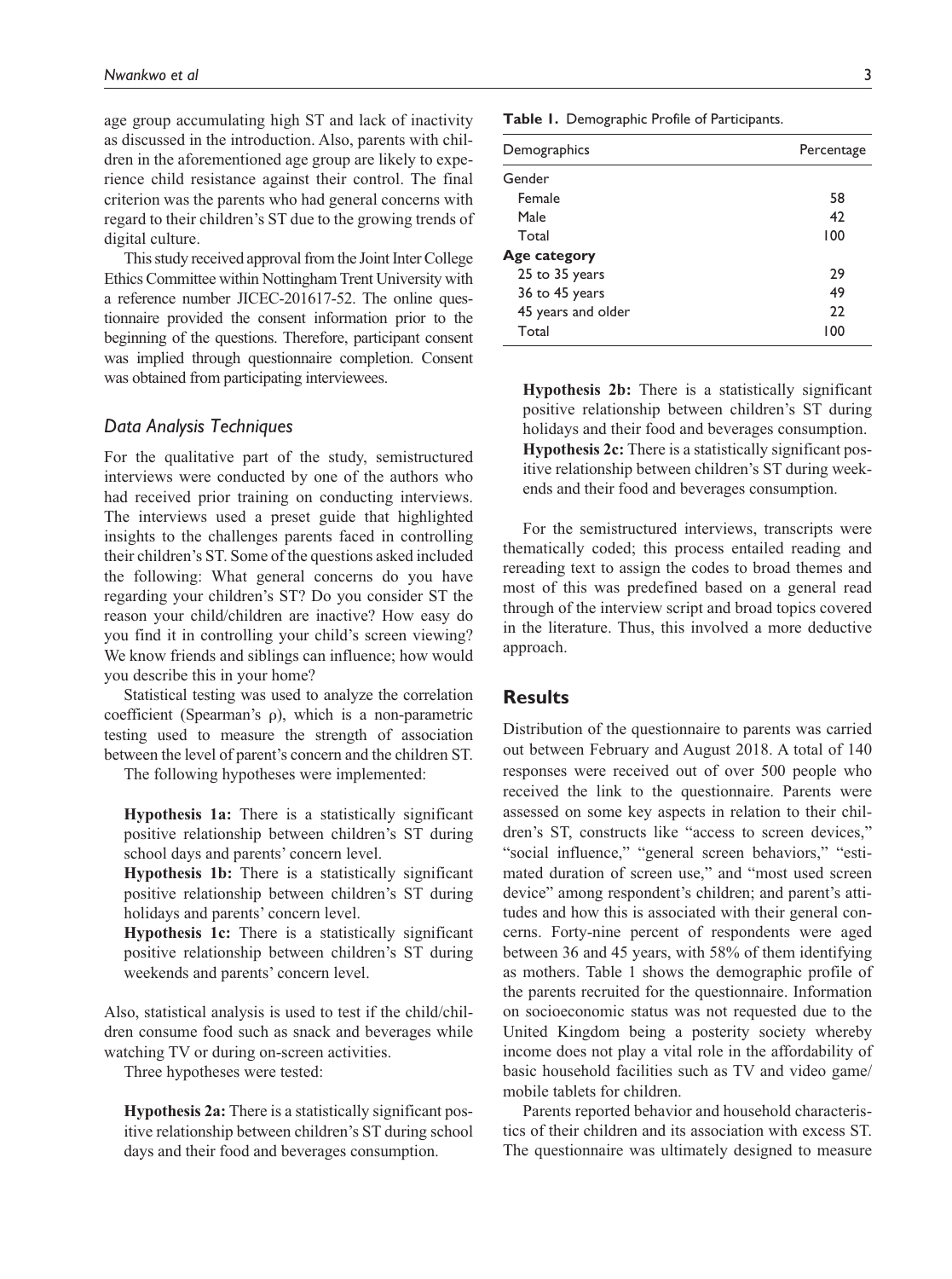

Figure 1. Parent's concern regarding time spent on screen devices.

the awareness of parents with regard to the amount of time their child (or children) spend on screen irrespective of device, with sections covering the frequency of screen use, parental perception on recreational ST, mediation of parents, barriers in limiting screen usage, and understanding parental view over the level of children's PA.

## *Screen Viewing Time and the Role of Parents*

Most parents expressed their concern over excessive ST. From Figure 1, the result from the questionnaire showed that more than half of the respondents (84%) are concerned that their children are spending a lot of time using screen devices and 76% of them reported that their children are inactive due to the said behavior.

Twenty-three percent of parents reported that the major drivers of ST were an addiction. While the concern was similar across respondents, 57 of them estimated the ST of their children averaged more than 6 hours daily. Concerns about the availability of more than one screen device (12%) and lack of outdoor play facilities (10%) were also popular responses. For parents with older children, addiction (16%), screen obsession (10%), friends (13%), society, and social media influence (9%) were the most common concerns.

From our study, the sampled parents were unaware that these behaviors could have a multitude of long-term health implications for their children, mainly because they (parents) spend a substantial amount of time on these devices themselves.

Similarly, most interviewees expressed general concerns about how much time their children spent on ST; the following response was shared by P1:

Very concerned!! For all my children in fact, although my son is more inclined to read books, he still spends lots of time on his tablet and it concerns me. I try to stop them from using these devices because I notice that they lose focus by using these devices. Their general school performance has reduced at school, I need to be strict and vigilant although I still feel out of control most times. (P1)

Most participants seemed to agree with P1's comment; P4 shares how a parent can also be an influence toward screen use:

I watch too much TV myself and most times do not bother to be a good role model to them on this habit. The reason is because I am usually exhausted when I arrive home from work and TV time is my down time. (P4)

The interviewed parents all reported that their children exceeded the recommended ST limits and they raised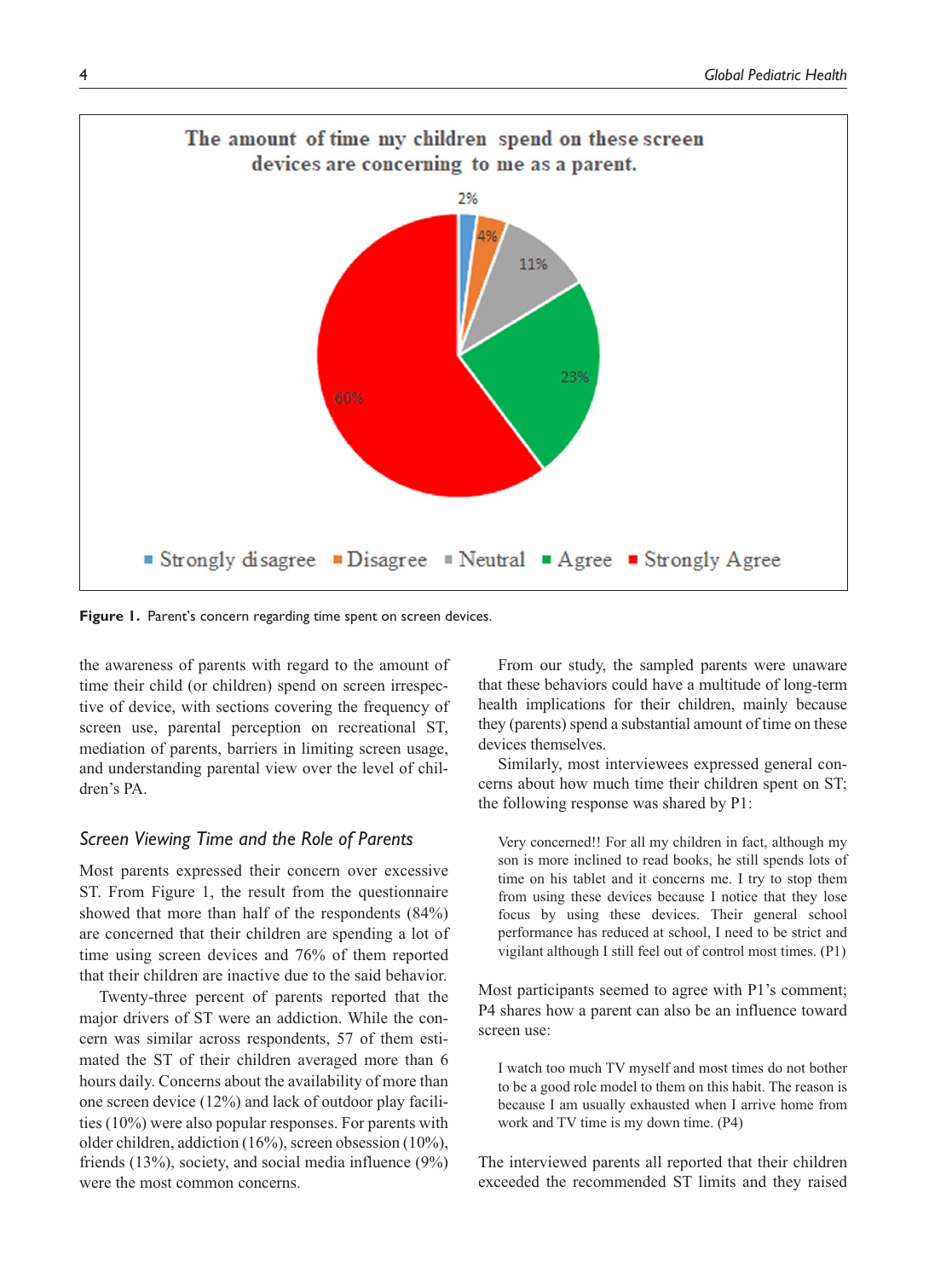

**Figure 2.** Devices participant children spend more time on.

concern over its psychological impact on their children. Even with 80% of respondent expressing their lack of control on children's ST, some others like P6 believe that when her children are on these devices, she enjoys the quietness around the house.

I know this may sound like I am a bad parent, but I don't think I want to have control over their ST because this is the only time I get to have absolute peace around the house. When my 2 sons play with each other around the house, it feels like the walls are going to come down that's why I prefer when they watch TV or play video games. (P6)

Some parents appeared very unhappy about the exposure of online content for their children and would welcome an intervention that will not only control the content but also the usage.

I am so frustrated at the behaviors my son is acquiring from excess screen time, I notice he is becoming aggressive and not liking to interact with people in real life, since we bought him a new PlayStation game, he has changed so much and I wish we can control how much time he gets on it daily this might help me find better things to do around the house. (P9)

As indicated in the questionnaire result, addiction was the major concern of parents, which was supported by one parent's observation during the interview:

Every time I come home from work, I see children playing video games and watching videos on YouTube. They are usually very engaged and glued to these devices and it's difficult to control them or convince them to do other activities. (P10)

# *Children's Screen Behavior*

Figure 2 displays the most frequently used screen device in the home such as TV, with estimated usage ranking more than 6 hours daily. For the study sample, the most common age group to engage in TV and tablet use was 5 to 9 and 10 to 15 years old at 35%. Most interviewed participants with children in this age category validate the above; for example, P1 states:

My 2 girls love to use their tablet so much so that I regret buying it for them. . . . They can spend all day using their tablet without thinking of what to eat. (P1)

Similar to our questionnaire, results show that 41% of children spent over 3 hours on their tablets (see Figure 2). Subsequently, parents were asked regarding the amount of time their children spent on screen devices during term times, weekends, weekdays, and holiday period. Parents responded with the estimated number of hours their children engaged in each day with activities listed in this format: (1) TV watching or DVDs, (2) using computer/video games, (3) using tablets such as iPads, and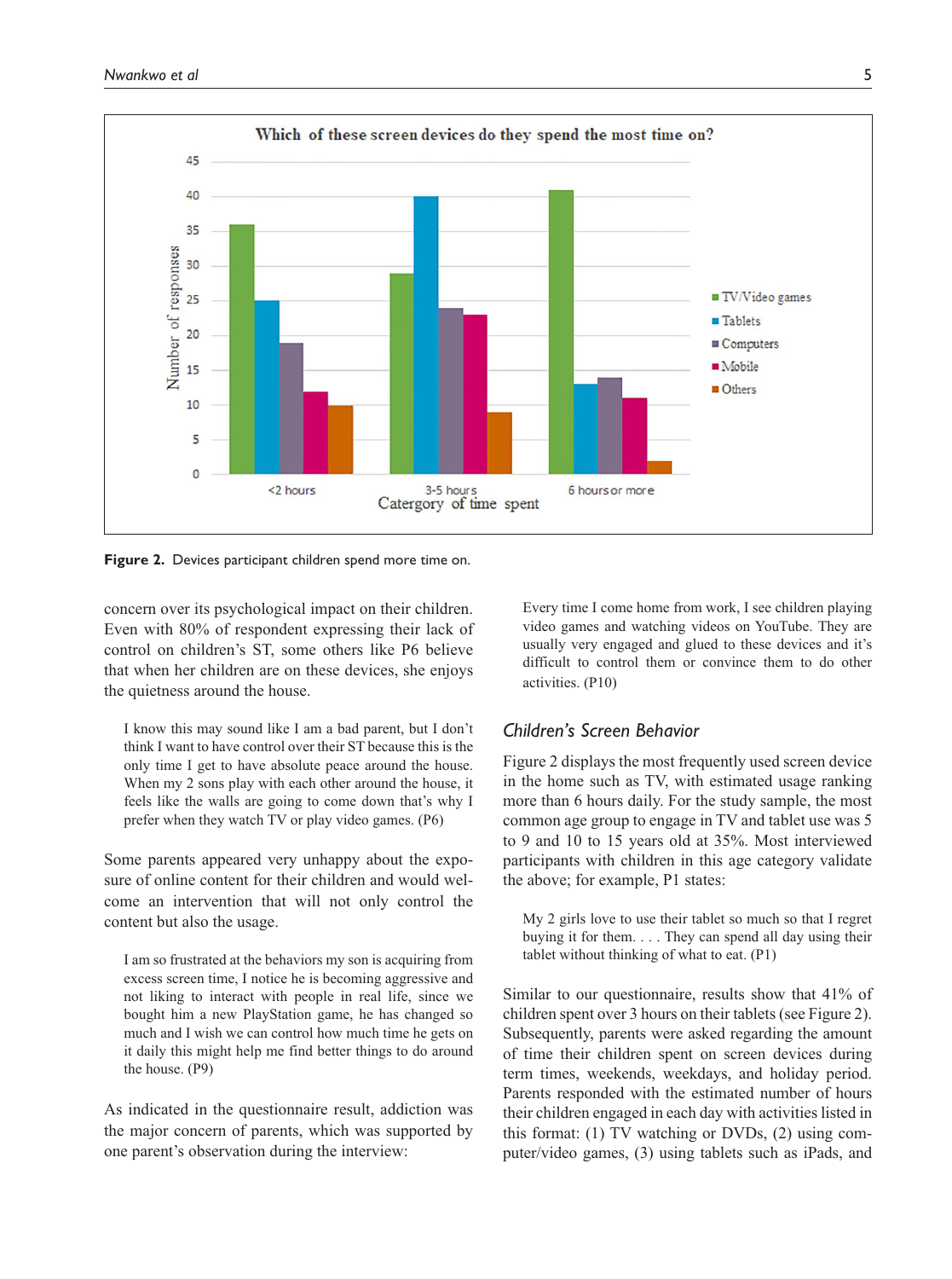

**Figure 3.** Amount of time spent on screen devices.

(4) using smartphones for surfing the Internet (not including time spent texting and talking on the phone). A total number of 140 parents responded (see Figure 3) that a daily use average (across weekday and weekend) of 4.3 hours was calculated, which serves as our average ST across all age groups.

# *Concern Over Child's PAs and Recreational Screen Viewing Time*

Seventy-nine percent of the respondents agreed that ST hinders and restricts their children from having a more active lifestyle. This was also supported by the interview where P1 shared his view based on his own observation:

For my girls yes, if you take away the phone and tablets, they will find ways to do more active things around the house, like helping out their mum in the kitchen or playing with each other. But my son makes an effort, he very often throws and kicks the football around the house. My older daughter is lazy when she gets home. She has always been the one who is not interested in physical activities. (P1)

Jackson<sup>28</sup> argued that young Britons spend 14 hours, a third of their waking hours, using smartphones, laptops, and tablets, and other studies suggest that this is not pertinent to the United Kingdom alone as other nations are also concerned especially among teenagers.<sup>29</sup> Parents

have been asked to share their perception toward changing behavior around screen use comparing against their own childhood. All participants emphasized the fact of smartphones and tablets being invoked has made it difficult to have digital-free zones at home.

My childhood the norm was to spend 2-3 hours playing footie with friends and TV time was just a small part of it, as we only had one family TV. We played games such as ATARI with other members of the family as there was no Internet. (P10)

### *Social and Physical Home Environment*

In relation to the influence of parents, one of the interviewees stated:

I am a bad influence, ha-ha, I watch TV a lot, but for news and I also watch Senegalese movies and what I do on the PC at home is working on Solidworks and yes, I am setting a good example by doing too much screen-related activities. But the difference between me and the children **is** that I know when to stop and they don't. My wife does **g**ood job by shouting on me to stop watching movies so we can spend time together as a family or talk and have some quality time. (P1)

This is in line with parental support that was stressed further by Timperio et  $al^{30}$  in their study as a causal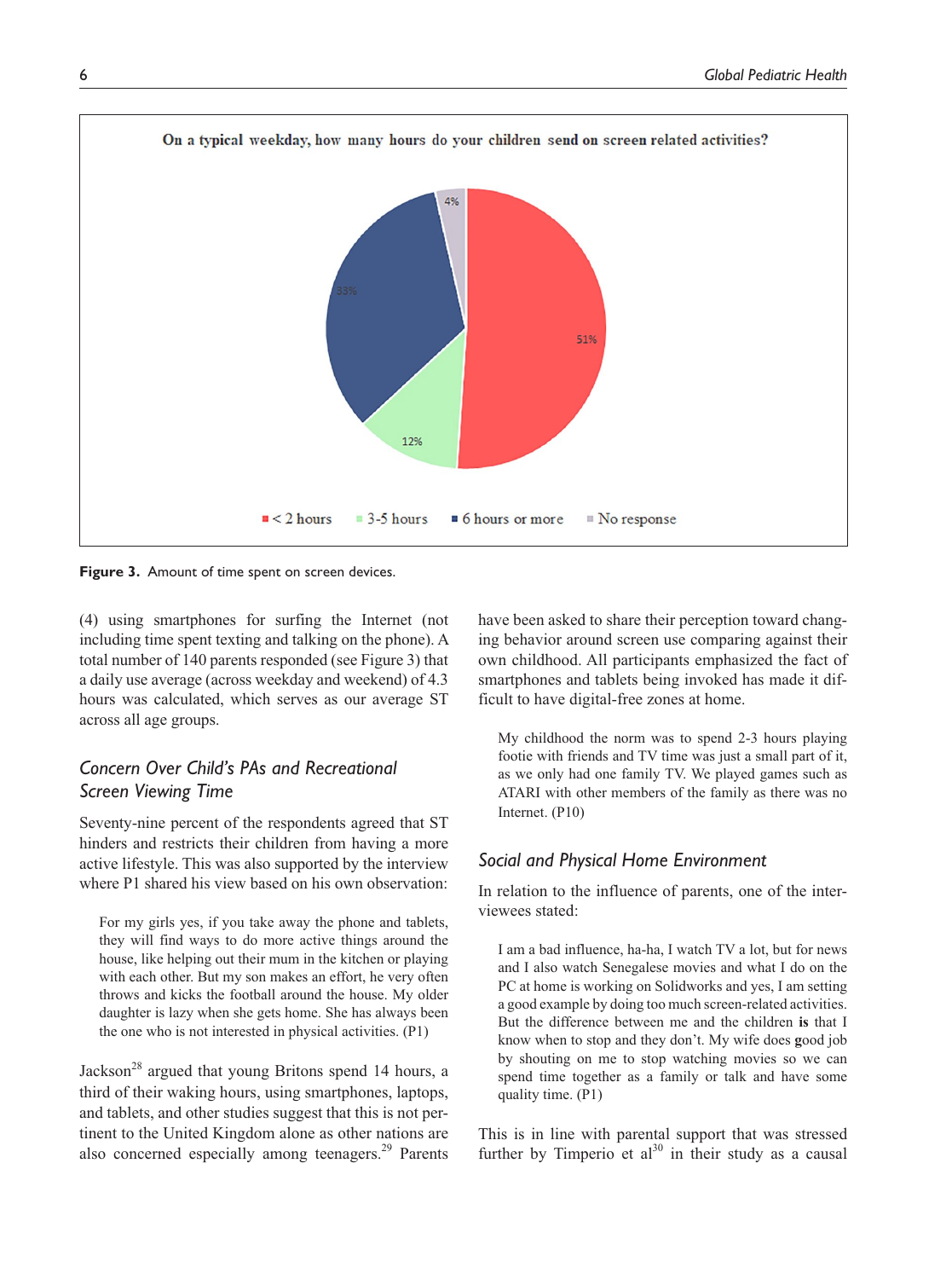factor in this association (children and friends/family). Although the result often depends on the age of the children, there is also the influential impact of parental support and encouragement. From our results, this was prevalent in children aged 6 to 11 years old and their disinterest toward PA and this was also similar from literature.<sup>31</sup> Our results show that the older the children, the less likely they are to engage in PA and the more they are susceptible to health issues resulting from being physically inactive. $32$  Parents reported that modeling good healthy screen use could be a good way to offer their children full attention and this may take them away from spending so much time on these devices. Thus, in the home environment, making changes to the physical and social factors as an intervention measure could be a vital research proposition.

### *The Demand for Physical Activity*

More than half of the respondents (67.4%) have reported that their children do not meet the PA recommendation of at least 60 minutes of light to moderate PA. Fortyseven percent would like to observe an improvement in the PA habits of their children, which is to at least 1 hour per day, while understanding the barriers discussed in section "Screen Viewing Time and the Role of Parents," such as addiction (23%), lack of motivation (17%), and friends (14%). The parents who have reported lack of motivation seem less confident about their children achieving 1 hour/day PA. The interviewed parents reported that children must be given the skills and opportunity to entertain themselves without screen devices, and one parent emphasized that this will offer an even greater chance of interacting with others.

In comparison to strategies related to limiting the ST, nearly all parents (80%) are somewhat less confident about their children meeting the screen recommendations of 2 hours/day due to constant child resistance. In the current study, parents (30%) reported child resistance in the process of negotiating the reduction of ST as a big challenge in parental monitoring. This resistance was reported mostly by parents whose children use a lot of social media.

I think they resist to limiting smartphone use because they are trying to protect their social media identity, so they often have to keep up appearances. (P7)

On the contrary, another interviewed parent shared that they did not necessarily lack control, but was mostly unmotivated as they were guilty of not being very active themselves.

I have enough trouble motivating myself to exercise as it stands, let alone my children. (P6)

Promoting PA requires consistency and from the variation of views and responses, and most parents understand the significance of exercising. While parents with children aged 10 to 14 years highlighted that PA is highly important in the development of their children, some emphasized that structures within their social environment limit them from engaging in PA. Also, determinants such as increasing demand for family time were barriers in PA participation.

I want them to exercise and not play video games, or even do other active things around the house, but I would also like us to spend a lot of time together as a family, which is really difficult. (P9)

### *Analysis of Hypotheses*

The results show that Hypothesis 1a is rejected as the correlation coefficient is low at 0.129 and it is not significant  $(P > .05)$ . Hence, there is no correlation between parents' level of concern and the hours spent during school days. On the other hand, Hypothesis 1b is accepted. Although the correlation coefficient is low at 0.224, it is significant at .01 level  $(P < .01)$ . It can be established that the higher children's ST during holidays the more parents get concerned. Hypothesis 1c is also accepted. The correlation coefficient is 0.328, and it is significant at the .01 level ( $P < .01$ ). We can say that the higher children's ST during weekends the more parents get concerned.

In relation to food during TV and other screen activities, the 3 hypotheses have been accepted. Hypothesis 2a is accepted with the correlation coefficient of 0.304, and it is significant at the .01 level  $(P < .01)$ . It has been established that the higher children's ST during school days the more they consume food and beverages. Hypothesis 2b is also accepted. The correlation coefficient is 0.446, and it is significant at the .01 level ( $P \leq$ .01). We can say that the higher children's ST during holiday time the more they consume food and beverages. Hypothesis 2c is also accepted with a correlation coefficient of 0.323, and it is significant at the .01 level ( $P$  < .01). We can say that the higher children's ST during weekends the more they consume food and beverages.

#### **Discussion**

ST norms refer to the ubiquitous use and engagement with any screen-based device in young people's lives. $33$ However, the general barriers to this habit are related to the surroundings itself, as well as a lack of parental control. The study evaluated the lack of PA and the patterns of recreational ST among children from the parents' point of view. Although there has been a considerable variation in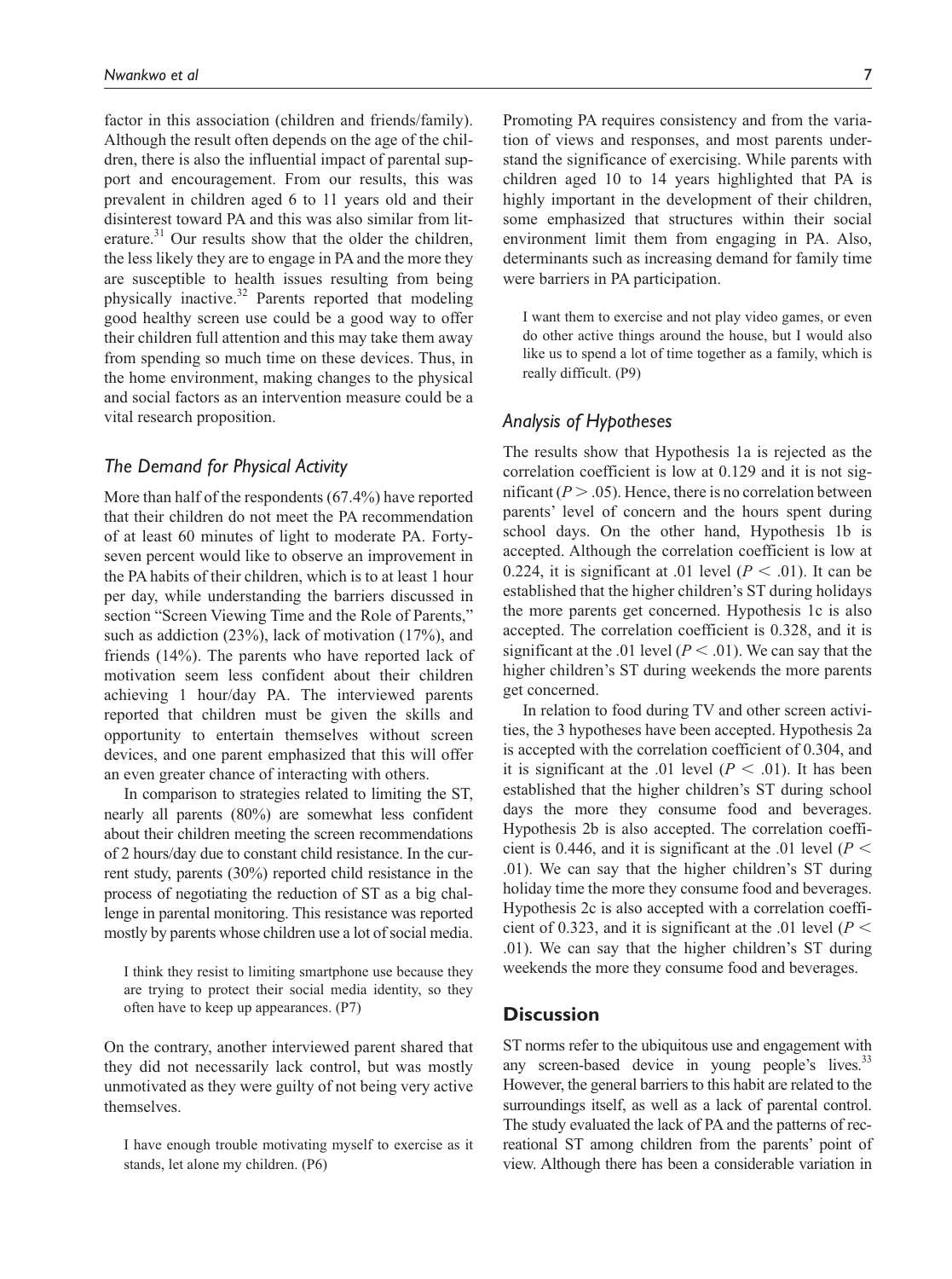the viewing patterns as reported by parents, ST appears to be an increasing behavior with many children regularly engaging in at least 2 forms of ST at a time. It is important to highlight that TV viewing (ie, TV or video game) appeared to be the dominant activity despite multiple viewing, which involves other forms of screen devices. The current study showed that most children had access to mobile devices from a very young age; hence, parents with younger children often use ST as a babysitting tool, justifying the phenomenon and trend of living a smarter lifestyle. The findings from this article suggest that 86% of parents agree that if the PA of their children improved, this could aid in their development and health including adequate weight maintenance. However, another study has also shown that ST increases by approximately 1 hour per day as children develop with age.<sup>34</sup> Even though for young children TV viewing continues to dominate whereas older children spend more time playing video games on TV. However, their ST exceeds the American Academy of Pediatrics recommended ST of 2 hours of the day.<sup>35</sup> This study has used the American Academy of Pediatrics guideline as it has been globally cited by several researchers. There is currently no ST guidance provided by any UK institution, although the Royal College of Public Health has recently published its first guidance.<sup>36</sup> This guidance contest that evidence is weak to conclude that ST is harmful.

The findings from this study align with Bandura's social cognitive model, which is based on the idea that children learn and are influenced by the practices within their surroundings, especially from parents.<sup>20</sup> Therefore, by the observation of other people's behaviors, children tend to develop similar behaviors. $37$  Our findings indicate that parents' frequent ST also influences children's concurrent use.

The home environment has become a space that facilitates the prominent use of screen devices. The result of this study reports that the abundant provision of screen devices in the aforementioned environment makes it easy for children to dominate most of their waking hours using them. From the statistical analysis, it could be concluded that parents get more concerned when noticing their children spending ST during holidays and weekends. During term time, the majority of the time would have been spent in schools and doing homework and hence parents have less concern. However, it seems that during weekends and holidays children get attached to their screen device and hence the parents get more concerned about their children's screen activity. We, therefore, highlight that the dominance of these devices calls for action on why this issue should be taken as a clear research priority to create positive influences for children and their health. We also suggest that simply limiting the ST through intervention could be less

effective. Our findings suggest that future interventions should focus on the determinants of these behavior and effectively offer ways to construct habitual PA and appropriate screen use for households. Thus, setting positive cues for children to adopt healthy behaviors such as inducing frequent PA could potentially help them begin to observe a change in reducing excess ST. Activities that could displace ST will further encourage and foster good behavior. Taking into consideration that most of the children are addicted to these devices, any activity/intervention that aims to bring about a significant change in behavior would need to ensure there is an equivalent motivation such as enjoyment. There is a construct that instigating the enjoyment of PA is an important determinant for children.<sup>38</sup> Therefore, the balance between enjoyment and building intrinsic motivation toward habitual PA becomes an essential element in creating any intervention.

In any given environment, which has the potential to impact children's leisure time or PA, it is salient that the social and physical environmental factors be considered.<sup>39</sup> Consequently, the home environment can either encourage these behaviors or create a socially and physically busy environment to foster PA engagement. This could include factors such as the atmosphere parents create in relation to PA and the ST. From the results, it was clear that most parents struggled with being good role models for their children; and this significantly affects the amount of time their children spent engaging in the said behavior.

Although existing literature to date does not discuss other determinants such as social contextual influences and friends, children's behaviors are highly influenced by surroundings, especially with whom they see as part of their lives, that is, parents. $11$  The result from the current study shows that 41% of the sample spent over 3 hours on their tablets although it was unreported about ownership of these tablets. This could be justifiable with the Ofcom report that shows that 39% of children aged 8 to 11 years own either a smartphone or tablet.<sup>40</sup> The results of the statistical hypotheses also show that the more children stay at home and use the screen device, the more snacks and beverages they consume. Hence, there could be a negative effect from ST not only in relation to the lack of PA but also the quality of food and drinks that children consume. From the observations, it could be argued that children might miss meal time due to being engaged in watching a movie or in the middle of a video game; hence, the food patterns and obesity might be of concern and it is an area that should be explored further in the future.

Due to the abundance in screen devices available to children, inequitable standards should be employed to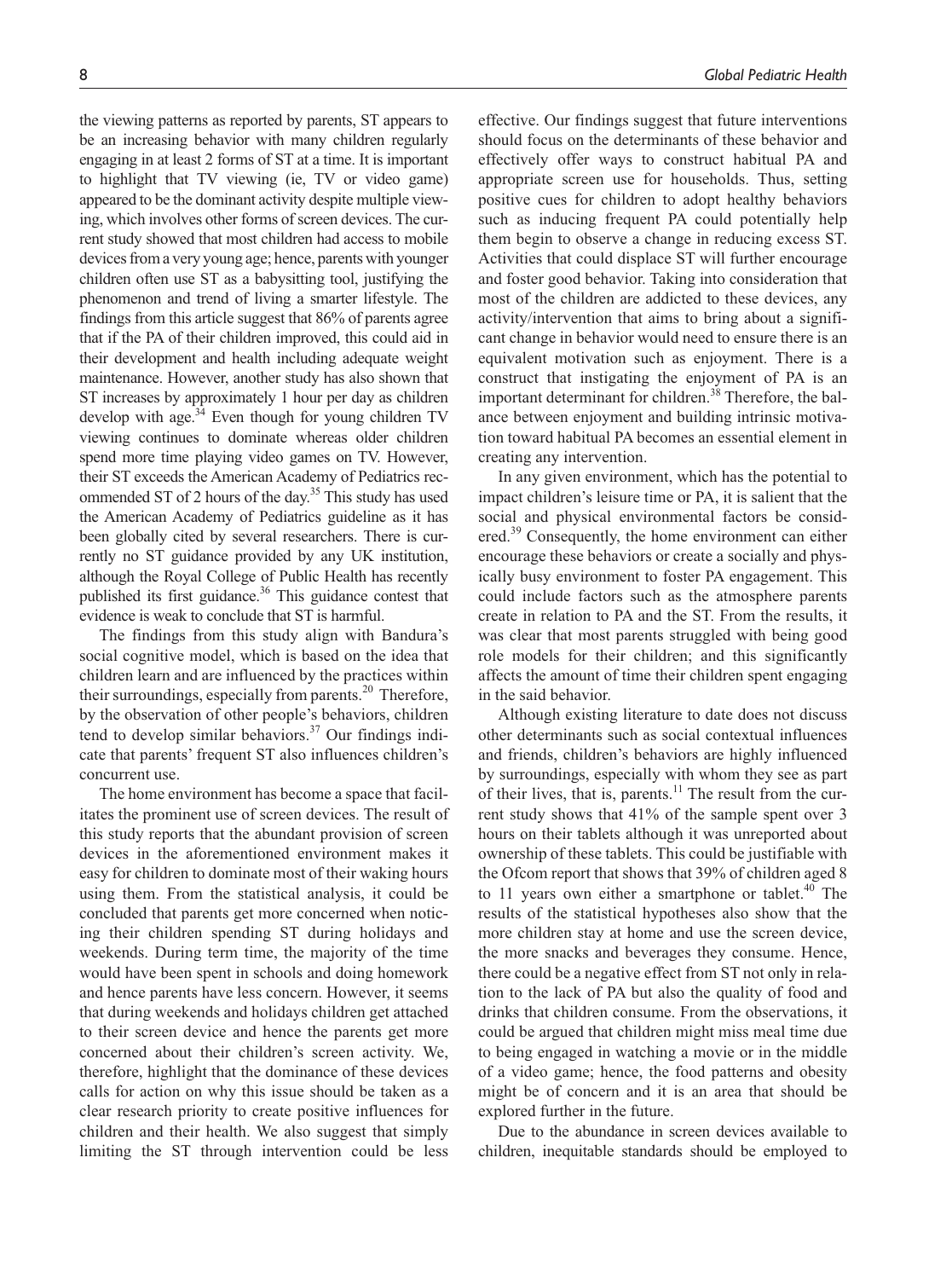evaluate ST-related behaviors; hence, interventions in bringing behavior change will also need to take account ways to build sympathy between parents and children through intervention strategy such as goal setting. Following the results of the current study, there is an indication that in order to develop an effective intervention, supporting parents to increase their control toward the resistance of their children when engaging in ST is vital.

This article highlights several strengths in that it uses a mixed method approach to identify concerns of parents and at the same time it provides a wider depth of their perception and understanding of children's screen behaviors. One of the limitations is that we discussed ST without differentiating the purposes of ST such as family TV time and using computers and tablets for homework. We acknowledge that this would have been beneficial to separate between these activities and the social environment in which these devices are used. In this study, sedentary behavior and ST were perceived in a broader perspective and this includes any screen devices. However, many variations that would have been included in this study could be an opportunity for future study.

## **Conclusion**

This article provides great insights and novel contribution around parental concern on their children's screen use. It highlights the notion that the home environment is highly associated with factors contributing to physical inactivity and increasing ST. ST has an association with overweight, obesity, and parents are concerned even as they generally show a lack of confidence in controlling their children. Future research is now warranted to investigate whether framing interventions tailored at displacing overall screen engagement of children with some form of PAs will increase motivation and self-efficacy. Parents are seeking guidance and provision of interventions that help mediate household's screen use to reduce sedentary behavior, but also through building a mutual gratification between family members, for example, goal setting. Ultimately, if interventions succeed in improving health, it will be important to evaluate the increase in PA and measure its impact toward their health and well-being.

#### **Author Contributions**

FN: Contributed to conception and design; contributed to analysis; drafted the manuscript; critically revised the manuscript; gave final approval; agrees to be accountable for all aspects of work ensuring integrity and accuracy.

DHS: Contributed to conception and design; contributed to analysis; drafted the manuscript; critically revised the

manuscript; gave final approval; agrees to be accountable for all aspects of work ensuring integrity and accuracy.

AA: Contributed to conception and design; contributed to analysis; gave final approval; agrees to be accountable for all aspects of work ensuring integrity and accuracy.

HM: Contributed to analysis; drafted the manuscript; critically revised the manuscript; gave final approval; agrees to be accountable for all aspects of work ensuring integrity and accuracy.

#### **Declaration of Conflicting Interests**

The author(s) declared no potential conflicts of interest with respect to the research, authorship, and/or publication of this article.

### **Funding**

The author(s) received no financial support for the research, authorship, and/or publication of this article.

#### **ORCID iDs**

Hyunjae Daniel Shin **D** <https://orcid.org/0000-0002-3475-5829> Hiba Massoud **D** <https://orcid.org/0000-0003-0120-7524>

#### **References**

- 1. Rideout V. Zero to eight: children's media use in America 2013. A Common Sense Media Research Study. [https://www.commonsensemedia.org/research/](https://www.commonsensemedia.org/research/zero-to-eight-childrens-media-use-in-america-2013) [zero-to-eight-childrens-media-use-in-america-2013.](https://www.commonsensemedia.org/research/zero-to-eight-childrens-media-use-in-america-2013) Published October 28, 2013. Accessed September 9, 2019.
- 2. Singer DG, Singer JL. *Handbook of Children and the Media*. 2nd ed. Thousand Oaks, CA: Sage; 2012.
- 3. Ray M, Jat KR. Effect of electronic media on children. *Indian Pediatr*. 2010;47:561-568. doi:10.1007/s13312- 010-0128-9
- 4. Samaha M, Hawi NS. Associations between screen media parenting practices and children's screen time in Lebanon. *Telemat Informatics*. 2017;34:351-358. doi:10.1016/J. TELE.2016.06.002
- 5. Wild CP, Stewart BW, Wild C. World Cancer Report 2014. [https://www.drugsandalcohol.ie/28525/1/World%20](https://www.drugsandalcohol.ie/28525/1/World%20Cancer%20Report.pdf) [Cancer%20Report.pdf.](https://www.drugsandalcohol.ie/28525/1/World%20Cancer%20Report.pdf) Published 2014. Accessed September 9, 2019.
- 6. Smith KB, Smith MS. Obesity statistics. *Prim Care*. 2016;43:121-135. doi:10.1016/j.pop.2015.10.001
- 7. Hoogeveen EK, Rothman KJ, Voskamp PWM, De Mutsert R, Halbesma N, Dekker FW. Obesity and risk of death or dialysis in younger and older patients on specialized pre-dialysis care. *PLoS One*. 2017;12:e0184007. doi:10.1371/journal.pone.0184007
- 8. Clark B, Sugiyama T. Prevalence, trends, and correlates of sedentary behavior. In: Kanosue K, Oshima S, Cao ZB, Oka J, eds. *Physical Activity, Exercise, Sedentary Behavior and Health*. Tokyo, Japan: Springer; 2015:79- 90. doi:10.1007/978-4-431-55333-5\_8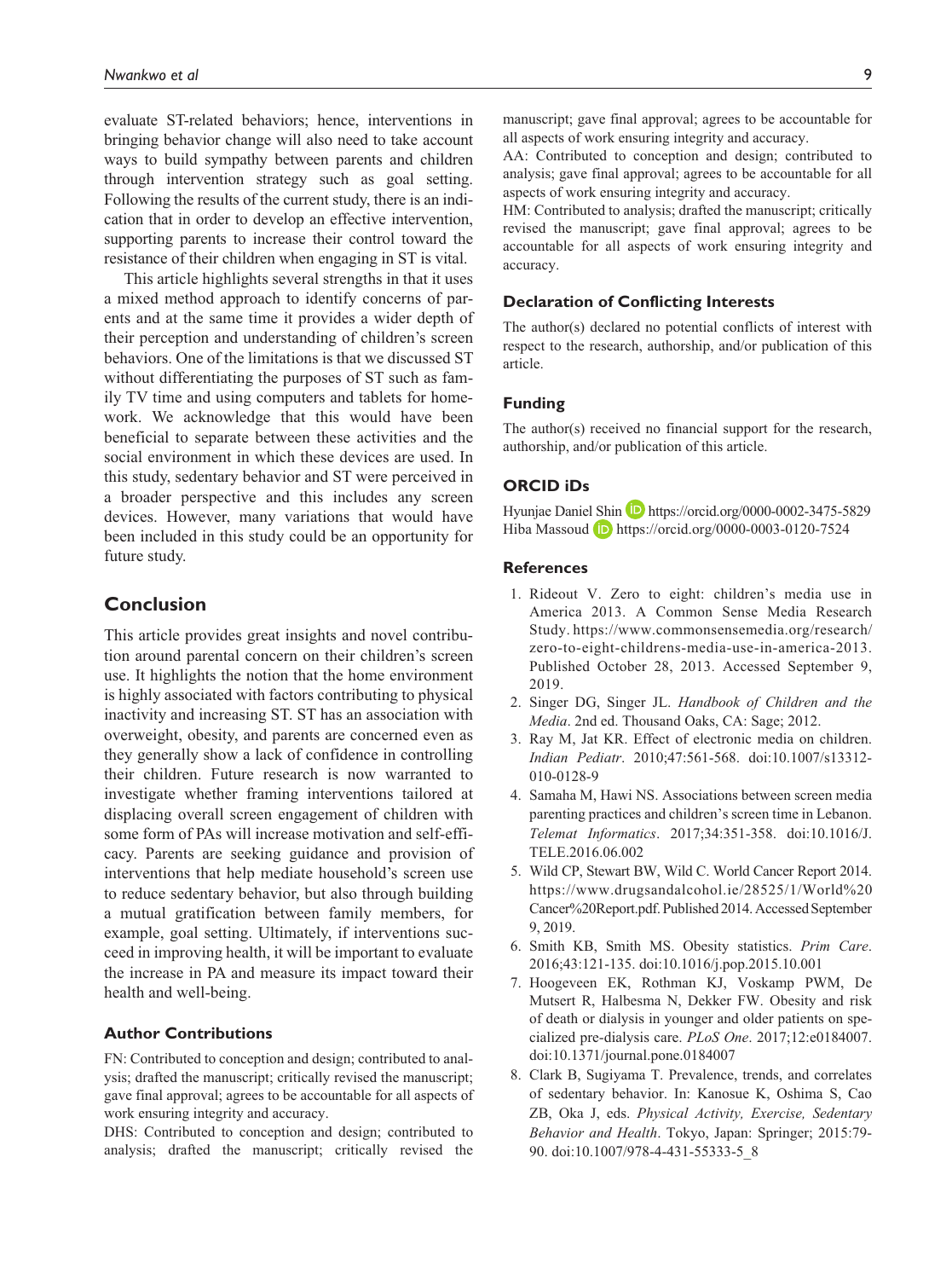- 9. Granich J, Rosenberg M, Knuiman M, Timperio A. Understanding children's sedentary behaviour: a qualitative study of the family home environment. *Health Educ Res*. 2010;25:199-210. doi:10.1093/her/cyn025
- 10. Davison KK, Birch LL. Child and parent characteristics as predictors of change in girls' body mass index. *Int J Obes Relat Metab Disord*. 2001;25:1834-1842. doi:10.1038/ sj.ijo.0801835
- 11. Nikken P, Schols M. How and why parents guide the media use of young children. *J Child Fam Stud*. 2015;24:3423- 3435. doi:10.1007/s10826-015-0144-4
- 12. Chesham RA, Booth JN, Sweeney EL, et al. The Daily Mile makes primary school children more active, less sedentary and improves their fitness and body composition: a quasi-experimental pilot study. *BMC Med*. 2018;16:64. doi:10.1186/s12916-018-1049-z
- 13. Salmon J, Koorts H, Timperio A. Specific interventions targeting sedentary behaviour in children and adolescents. In: Leitzmann MF, Jochem C, Schmid D, eds. *Sedentary Behaviour Epidemiology*. Cham, Switzerland: Springer; 2018:431-443. doi:10.1007/978-3-319-61552-3\_17
- 14. Stephenson A, McDonough SM, Murphy MH, Nugent CD, Mair JL. Using computer, mobile and wearable technology enhanced interventions to reduce sedentary behaviour: a systematic review and meta-analysis. *Int J Behav Nutr Phys Act*. 2017;14:105. doi:10.1186/s12966-017-0561-4
- 15. Pate RR, O'Neill JR, Lobelo F. The evolving definition of "sedentary." *Exerc Sport Sci Rev*. 2008;36:173-178. doi:10.1097/JES.0b013e3181877d1a
- 16. Hamilton MT, Healy GN, Dunstan DW, Zderic TW, Owen N. Too little exercise and too much sitting: inactivity physiology and the need for new recommendations on sedentary behavior. *Curr Cardiovasc Risk Rep*. 2008;2:292-298. doi:10.1007/s12170-008-0054-8
- 17. Trapp GSA, Giles-Corti B, Christian HE, et al. Increasing children's physical activity. *Heal Educ Behav*. 2012;39:172-182. doi:10.1177/1090198111423272
- 18. Júdice PB, Silva AM, Berria J, Petroski EL, Ekelund U, Sardinha LB. Sedentary patterns, physical activity and health-related physical fitness in youth: a crosssectional study. *Int J Behav Nutr Phys Act*. 2017;14:25. doi:10.1186/s12966-017-0481-3
- 19. Tremblay MS, LeBlanc AG, Kho ME, et al. Systematic review of sedentary behaviour and health indicators in school-aged children and youth. *Int J Behav Nutr Phys Act*. 2011;8:98. doi:10.1186/1479-5868-8-98
- 20. Bandura A. Social cognitive theory. In: Vasta R, ed. *Annals of Child Development. Vol 6. Six Theories of Child Development*. Greenwich, CT: JAI Press; 1989. [https://](https://www.uky.edu/~eushe2/Bandura/Bandura1989ACD.pdf) [www.uky.edu/~eushe2/Bandura/Bandura1989ACD.pdf](https://www.uky.edu/~eushe2/Bandura/Bandura1989ACD.pdf). Accessed September 9, 2019.
- 21. Metcalf BS, Voss LD, Hosking J, Jeffery AN, Wilkin TJ. Physical activity at the government-recommended level and obesity-related health outcomes: a longitudinal study (Early Bird 37). *Arch Dis Child*. 2008;93:772-777. doi:10.1136/adc.2007.135012
- 22. LeBlanc AG, Katzmarzyk PT, Barreira TV, et al; ISCOLE Research Group. Correlates of total sedentary time and screen time in 9–11 year-old children around the world: the International Study of Childhood Obesity, Lifestyle and the Environment. *PLoS One*. 2015;10:e0129622. doi:10.1371/journal.pone.0129622
- 23. Shin HD, Bhamra T. Design for sustainable behaviour: a case study of using human-power as an everyday energy source. *J Des Res*. 2016;14:280. doi:10.1504/ JDR.2016.079763
- 24. Shin HD, Al-Habaibeh A, Casamayor JL. Using humanpowered products for sustainability and health: benefits, challenges, and opportunities. *J Clean Prod*. 2017;168:575-583. doi:10.1016/J.JCLEPRO.2017.09.081
- 25. Dunstan DW, Kingwell BA, Larsen R, et al. Breaking up prolonged sitting reduces postprandial glucose and insulin responses. *Diabetes Care*. 2012;35:976-983. doi:10.2337/ dc11-1931
- 26. Healy GN, Wijndaele K, Dunstan DW, et al. Objectively measured sedentary time, physical activity, and metabolic risk: the Australian Diabetes, Obesity and Lifestyle Study (AusDiab). *Diabetes Care*. 2008;31:369-371. doi:10.2337/dc07-1795
- 27. Carson V, Ridgers ND, Howard BJ, et al. Light-intensity physical activity and cardiometabolic biomarkers in US adolescents. *PLoS One*. 2013;8:e71417. doi:10.1371/journal.pone.0071417
- 28. Jackson G. Young people found to spend a third of their leisure time on devices. *Financial Times*. [https://www.](https://www.ft.com/content/87a8ecb6-e4c2-11e7-8b99-0191e45377ec) [ft.com/content/87a8ecb6-e4c2-11e7-8b99-0191e45377ec.](https://www.ft.com/content/87a8ecb6-e4c2-11e7-8b99-0191e45377ec) Published December 20, 2017. Accessed September 9, 2019.
- 29. British Heart Foundation. Physical Activity Statistics 2015. [https://www.bhf.org.uk/research/heart-statistics/](https://www.bhf.org.uk/research/heart-statistics/heart-statistics-publications/physical-activity-statistics-2015) [heart-statistics-publications/physical-activity-statis](https://www.bhf.org.uk/research/heart-statistics/heart-statistics-publications/physical-activity-statistics-2015)[tics-2015](https://www.bhf.org.uk/research/heart-statistics/heart-statistics-publications/physical-activity-statistics-2015). Accessed September 9, 2019.
- 30. Timperio AF, van Stralen MM, Brug J, et al; ENERGY Consortium. Direct and indirect associations between the family physical activity environment and sports participation among 10-12 year-old European children: testing the EnRG framework in the ENERGY project. *Int J Behav Nutr Phys Act*. 2013;10:15. doi:10.1186/1479-5868-10-15
- 31. Edwardson CL, Gorely T. Parental influences on different types and intensities of physical activity in youth: a systematic review. *Psychol Sport Exerc*. 2010;11:522-535. doi:10.1016/j.psychsport.2010.05.001
- 32. Janssen I, LeBlanc AG. Systematic review of the health benefits of physical activity and fitness in school-aged children and youth. *Int J Behav Nutr Phys Act*. 2010;7:40. doi:10.1186/1479-5868-7-40
- 33. Minges KE, Owen N, Salmon J, Chao A, Dunstan DW, Whittemore R. Reducing youth screen time: qualitative metasynthesis of findings on barriers and facilitators. *Health Psychol*. 2015;34:381-397. doi:10.1037/ hea0000172